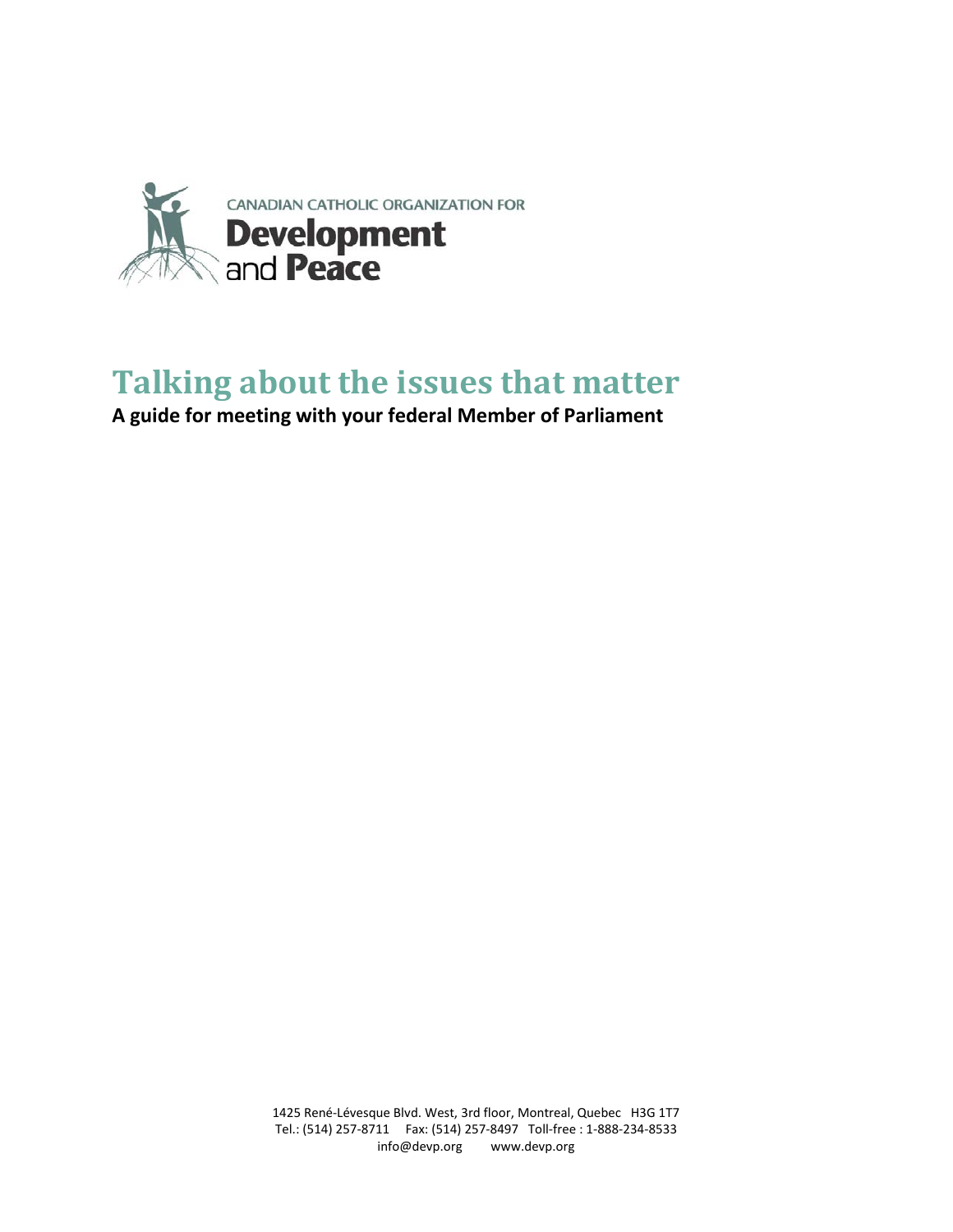

### **1. Who is my MP?**

The Canadian Parliament website will help you find your Member of Parliament, including the address and contact information of your local constituency office, through your postal code: [http://www.parl.gc.ca/.](http://www.parl.gc.ca/)

## **2. How do I contact my MP?**

A member of your Diocesan Council or your group of Development and Peace members, who is a also a resident of the MP's federal riding, should write or phone the constituency office staff to schedule an appointment.

This person should say that a delegation of members of Development and Peace would like to meet with the MP to discuss the campaign issues propose the actions asked for in Development and Peace's campaign.

### **3. Does my MP have an opinion on the subject?**

It's impossible for an MP to have an opinion on every issue. It's safe to assume that the majority will only have a bit of knowledge of the campaign issue. However, you should still check by visiting the House of Commons website, which gives a profile of each of the 308 members. Of particular interest is that each profile indicates what House of Commons committees your member sits on (click on "committees"). If the member attends proceedings of the Standing Committee on Foreign Affairs and International Trade, it is quite likely that he or she knows the issues, has an opinion on the subject or has already been made aware of the issues. These are the people you absolutely must meet!

## **4. How will the meeting likely go?**

This type of meeting usually lasts between 30 and 60 minutes. Ideally, all the members of the delegation should be constituents of the electoral riding (and therefore citizens who voted. After introductions, one person should give a presentation on the campaign, while another person should take notes in order to write the meeting report.

When presenting the campaign, it is a good idea to illustrate your point with examples (from the action sheet or backgrounder). Then explain the main actions requested and say that they are supported by a given number of people in the constituency. The MP must also have ample time for asking questions and giving her or his own opinion. He or she may even suggest possible action. It is also possible that your local MP disagrees with these demands and may express that strongly. The MP might think that the government has no right to interfere in this issue, because it is international, or for some other reason. If this is the case, explain calmly and politely why you and those who have signed the action cards disagree.

At the end of the meeting, be sure you obtain some sort of commitment from your MP. This commitment may take several forms. You could ask him or her to support the recommendations of Development and Peace, to write to the Minister of Foreign Affairs, to raise the issue in the House of Commons or to discuss it at a caucus meeting with the members of her/his party.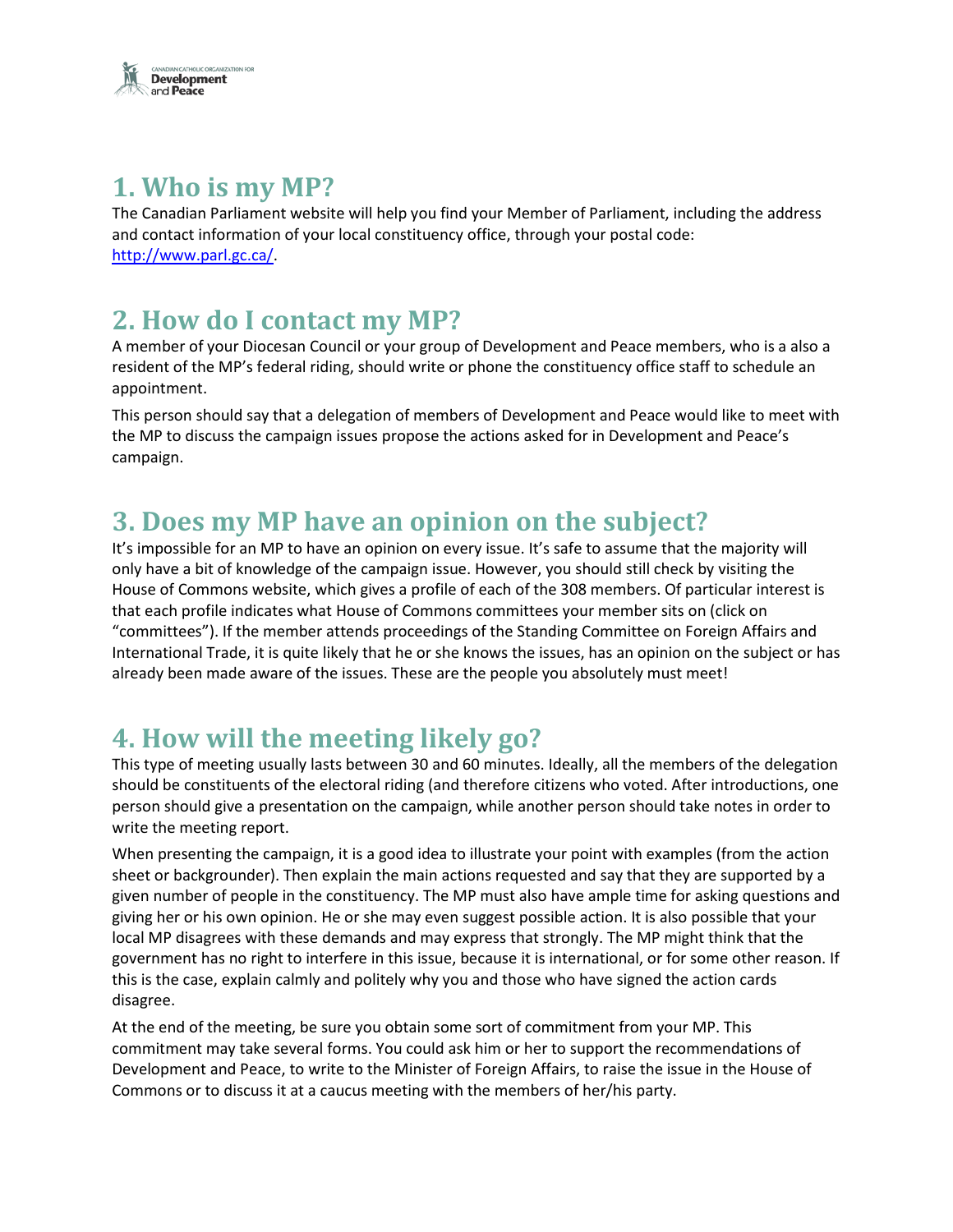

If you are presenting a petition to your MP, ask whether he or she will present it in Parliament and when. At the end of the meeting, before thanking your MP and taking official photographs, it is recommended that a designated member of the delegation summarize the commitments made during the exchange.

## **5. How should I prepare for the meeting?**

Re-read the documents prepared by Development and Peace about the campaign and then make a list of questions you may be asked. Some questions are easy to answer, while others are more difficult:

- Who are the members of the delegation?
- What is Development and Peace?
- What activities are you organizing in this constituency?
- Why do you feel strongly about this issue?
- Why is a Catholic organization involved in this matter?

### **6. What are the important things to remember?**

Here are a few hints. Most of them are common sense, but it may be helpful to be reminded of them.

- Keep calm throughout the meeting. After all, you are meeting your elected representative, the person who acts and speaks on your behalf in Parliament.
- Do not arrive late. This creates unnecessary tension.
- Remain polite, even if the MP shows disagreement or even annoyance with your demands. You are expressing the viewpoints of constituents who have signed action cards, but you are also representing Development and Peace.
- The length of the meeting has probably been set in advance. Keep to it.
- Do not take up the entire time. After presenting the issue and the solutions proposed by Development and Peace, allow your MP to give his or her views on the issue.
- If your MP doesn't know the issue well, he or she may ask the following question: "What would you like from me? What role can I play?" Be prepared to suggest that he or she can sign the action card, ask a question in the House of Commons, or to discuss it at a meeting with the members of her/his party.

### **7. What follow-up is required after the meeting?**

Soon after your meeting, you should write a **thank you note and follow-up letter**. The MP must be thanked for welcoming the delegation and reminded of the commitments that were made, on both sides. The letter can serve as a reminder of any deadlines agreed on. Finish the letter by asking to be informed of any parliamentary activity which may be of interest to the campaign.

Every delegation that meets an MP should submit a **brief activity report** after the meeting. This report is an easy way for Development and Peace to gather the maximum amount of data on these meetings and to measure their impact. An electronic form has been developed to make it easier to submit these local reports. You can fill it out at: [http://www.devp.org/en/advocacy/mp/report.](http://www.devp.org/en/advocacy/mp/report) Every delegation must indicate the name of the MP met as well as the date and location of the meeting. More importantly, the person who completes this report must include details on how the meeting went (such as the atmosphere, the different steps involved, etc.) and on the decisions the MP intends to make or positions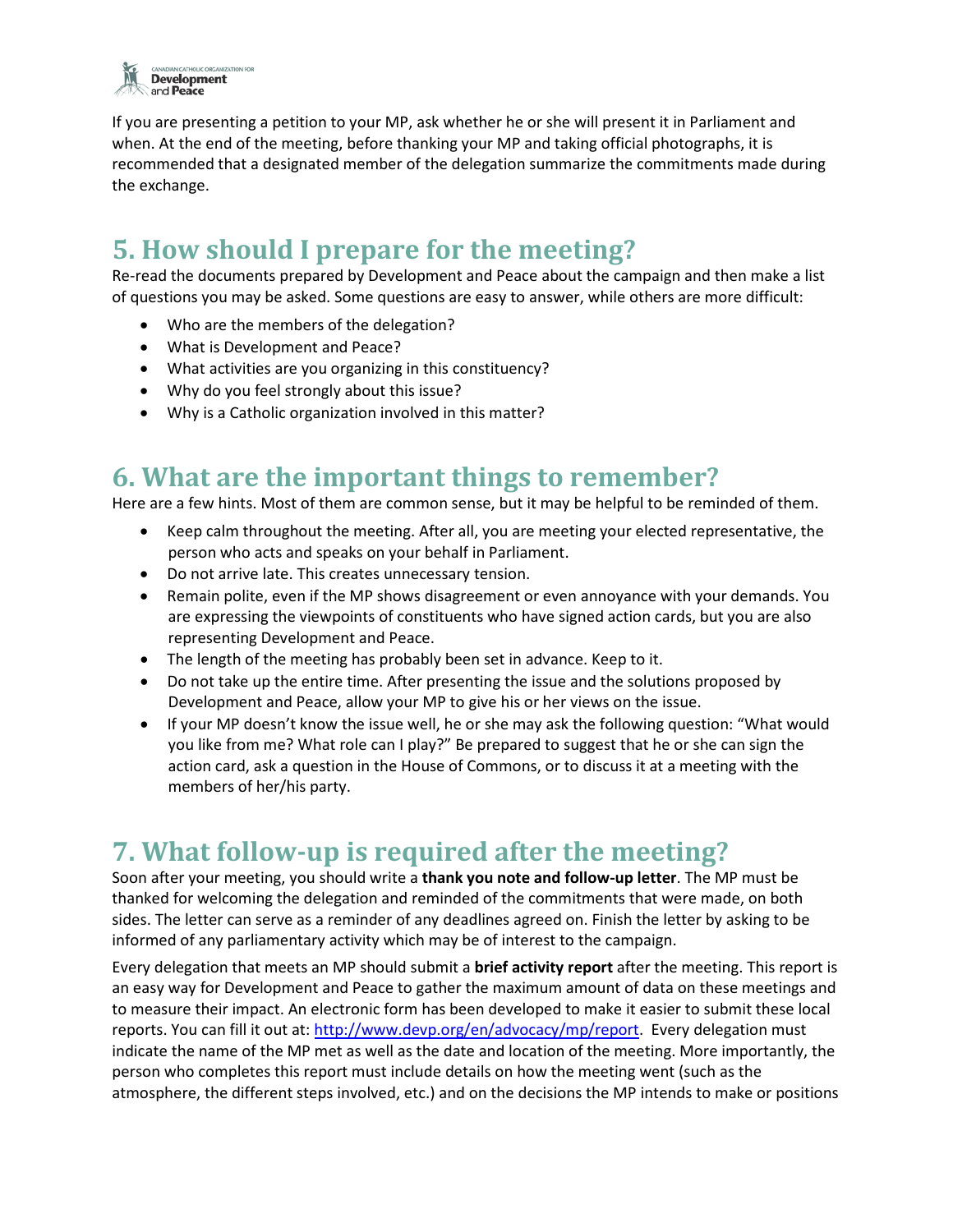

he or she will defend (will the MP ask a question in the House of Commons, consult their party, answer in writing within two weeks, try to obtain a meeting with a minister, or did or she completely reject the demands). Filling out this questionnaire will only take a few minutes. It is important to assign this task to a member of the delegation.

## **8. Is my local visit important?**

It is very important for at least two reasons:

- 1. This meeting provides an opportunity for you to make contact with your MP and make him or her aware that there are people in his or her constituency who are really concerned about international issues. It will also allow your Diocesan Council or group of members to learn more about the MPs whose ridings are located in the region of the diocese.
- 2. For Development and Peace, every meeting held across Canada adds further pressure for MPs to take action on our campaign issues.

### **9. Can we use the media?**

Yes. The media can bring your issue to the attention of a much larger audience. Anyone elected to public office is particularly conscious of their image. All elected officials, including mayors, city councillors, MPs, or school board trustees, see –usually in a positive light – many of their acts and decisions being scrutinized and portrayed by the media.

Sending a press release to local newspapers, radio, and television stations, will help to publicize your meeting with your Member of Parliament. Here is a sample press release:

#### (letterhead)

#### **NEWS RELEASE**

#### **Local members of Development and Peace call for (Insert campaign issue here)**

#### **MP (name) responds with support / is against the proposal**

Time, date – The Canadian government must act quickly to (insert campaign call to action here), say members of Development and Peace. This statement was reinforced on (day) to the MP of (constituency name), (MP's full name).

(Number of people) of the region of (name of the district) recently signed a postcard supporting this demand.

The MP (name) was (favorable, unfavorable) to these demands. He/she also demonstrated his/her intention to (list the commitments made). "Include a quote".

 $-30-$ 

Source : (name + telephone number+ email address)

(Include a photo of the meeting)